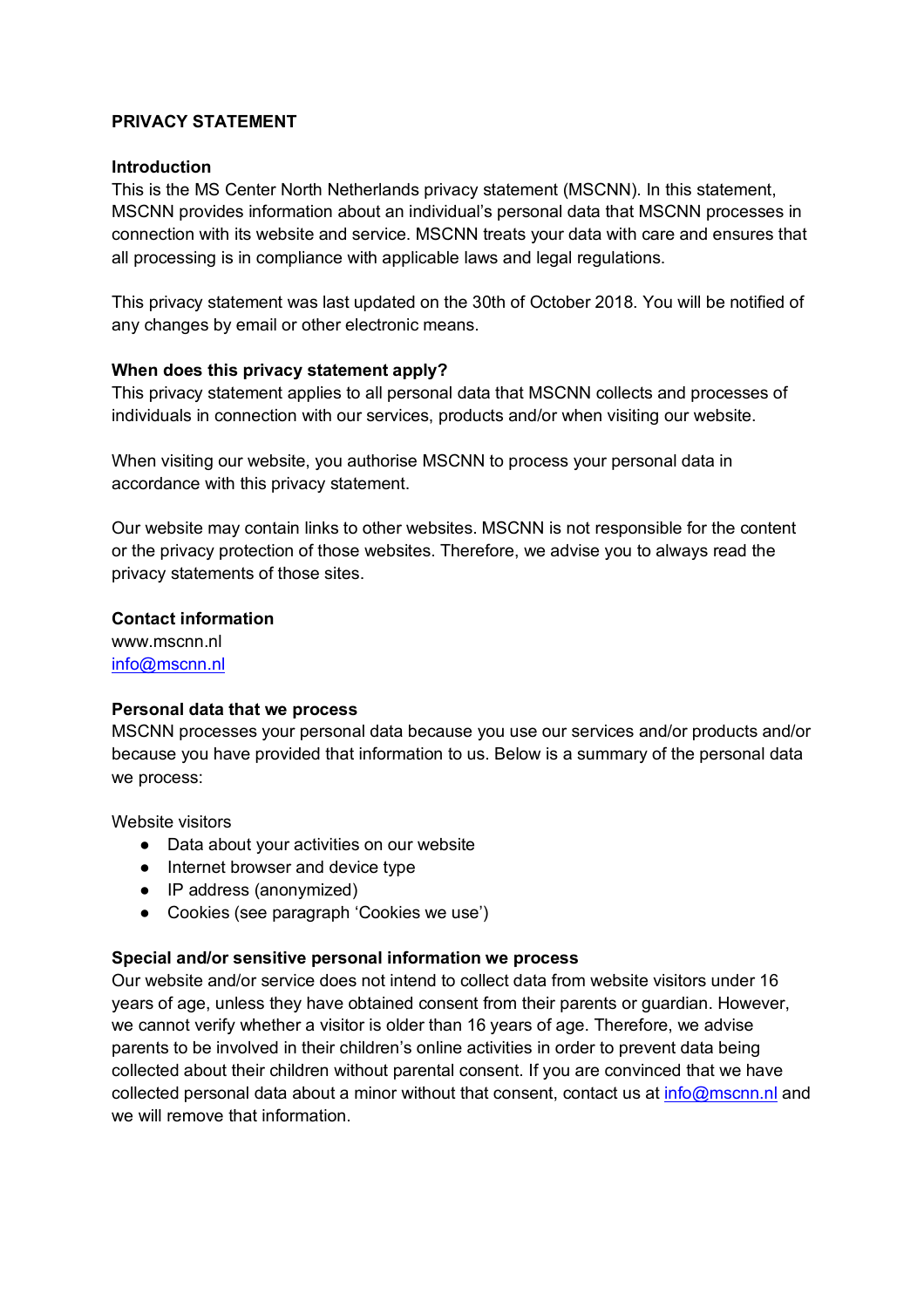#### **The purpose and the basis we process personal data**

MSCNN processes your personal data in order to:

● MSCNN analyses your habits on the website in order to improve the website and to adapt its product and service offerings to your preferences.

MSCNN needs the following information from you in order to be able to provide you with adequate service.

# **Automated decisions**

MSCNN does not make any decisions about matters that may have (significant) consequences for individuals based on automated processing. This pertains to decisions that are made by computer programs or systems, without human intervention (such as an employee of MSCNN).

# **How long do we retain personal data**

MSCNN keeps your personal data no longer that strictly necessary to fulfil the purposes for which your data has been collected.

MSCNN may decide against deleting certain personal data (immediately) if MSCNN is required to keep that data pursuant to retention periods prescribed by law, and the retention of this data does not represent a disproportionate infringement of your privacy.

# **Sharing personal data with third parties**

MSCNN shares your personal data with different third parties if required to fulfil the terms of the agreement or to comply with any legal obligations. We conclude a processing agreement with companies that process your data on our behalf to ensure a similar level of protection and confidentiality of your data. MSCNN remains responsible for all that processing. Further, MSCNN shares your personal data with other third parties. We only do so upon your explicit authorisation.

#### **Cookies, or similar technologies that we use**

MSCNN uses functional and analytical cookies.

A cookie is a small text file that is stored in the browser of your computer, tablet or smartphone the first time you visit this website. MSCNN uses cookies that are purely technical in functionality. They ensure that the website functions correctly and that it retains your preferred settings for example. These cookies are also used to ensure proper operation of the website and for optimisation purposes.

MSCNN uses Google Analytics to track how our visitors use the website. The information that is obtained, including your anonymized IP address, is transferred to Google. This data is stored by Google on servers that are located in the United States. To obtain more information, you can read the Google privacy policy and the specific privacy policy of Google Analytics. MSCNN has set up Google Analytics based on the instructions provided by the Dutch Data Protection Authority. Therefore the influence on the privacy of our visitors is minimal.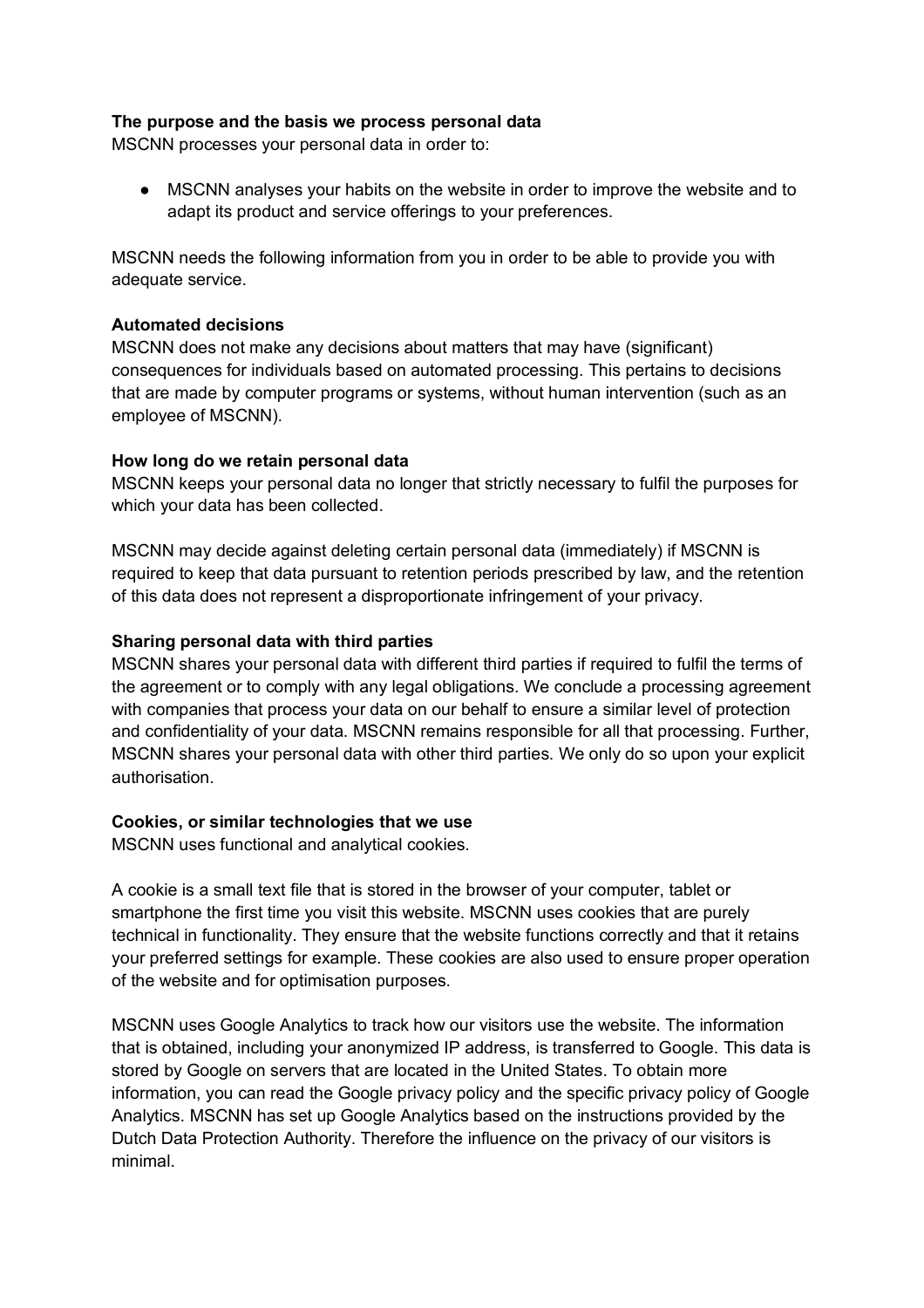Google uses the information in order to be able to provide reports about the website, to see how it is used and to offer its advertisers information regarding the effectiveness of their promotional campaigns. Google can provide this information to third parties insofar as those third parties process the data on behalf of Google or when Google is legally obligated to provide information. MSCNN has no influence whatsoever on that process.

You can unsubscribe to our cookies by setting your internet browser to no longer store cookies. However, in that case, you may no longer be able to use all the features of our website or you may not have access to parts of our website. Further, you can also use the settings in your browser to delete all information that that has been stored previously in your browser. See the following site for clarification:

https://veiliginternetten.nl/themes/situatie/cookies-wat-zijn-het-en-wat-doe-ik-ermee/

# **Cookie summary**

| <b>Name</b> | <b>Provider</b>  | <b>Purpose</b>                                      | <b>Expiry date</b> |
|-------------|------------------|-----------------------------------------------------|--------------------|
| server      | <b>MSCNN</b>     | Used for technical functionality<br>of the website. | Session            |
| _ga         | Google Analytics | Used to distinguish users.                          | 2 years            |
| igid        | Google Analytics | Used to distinguish users.                          | 24 hours           |

# **How we protect personal data**

MSCNN takes the protection of your data seriously and takes the necessary measures to prevent misuse, loss, unauthorised access, unauthorised disclosure and unauthorised changes. If you believe that your data is not being adequately protected or if there are indications of misuse, contact us by e-mail: info@mscnn.nl.

# **Forwarded to countries outside the EU**

Your personal data will not be forwarded to countries outside the European Economic Area. MSCNN shall take reasonable measures to ensure adequate protection of your personal data if it is shared outside the European Economic Area.

# **Viewing amending or deleting data**

You are entitled to view, correct or delete your personal data. You are also entitled to revoke your authorisation or to object to MSCNN processing your personal data and you are entitled to data portability. That means that you can submit a request to us to send the personal data we have in a computer file to you or to another organisation you specify.

You can send your request to view, correct, delete or transfer your personal data, or your request to revoke your authorisation or to object to the processing of your personal data, to info@mscnn.nl. To ensure that the request to view your data has been submitted by you, we ask that you attach a copy of your proof of identification to your request. Black out your passport picture, MRZ (machine readable zone, the row of numbers at the bottom of your passport), passport number and Citizen Service Number (BSN) on the copy to protect your privacy. We will respond to your request as soon as possible, but no later than four weeks.